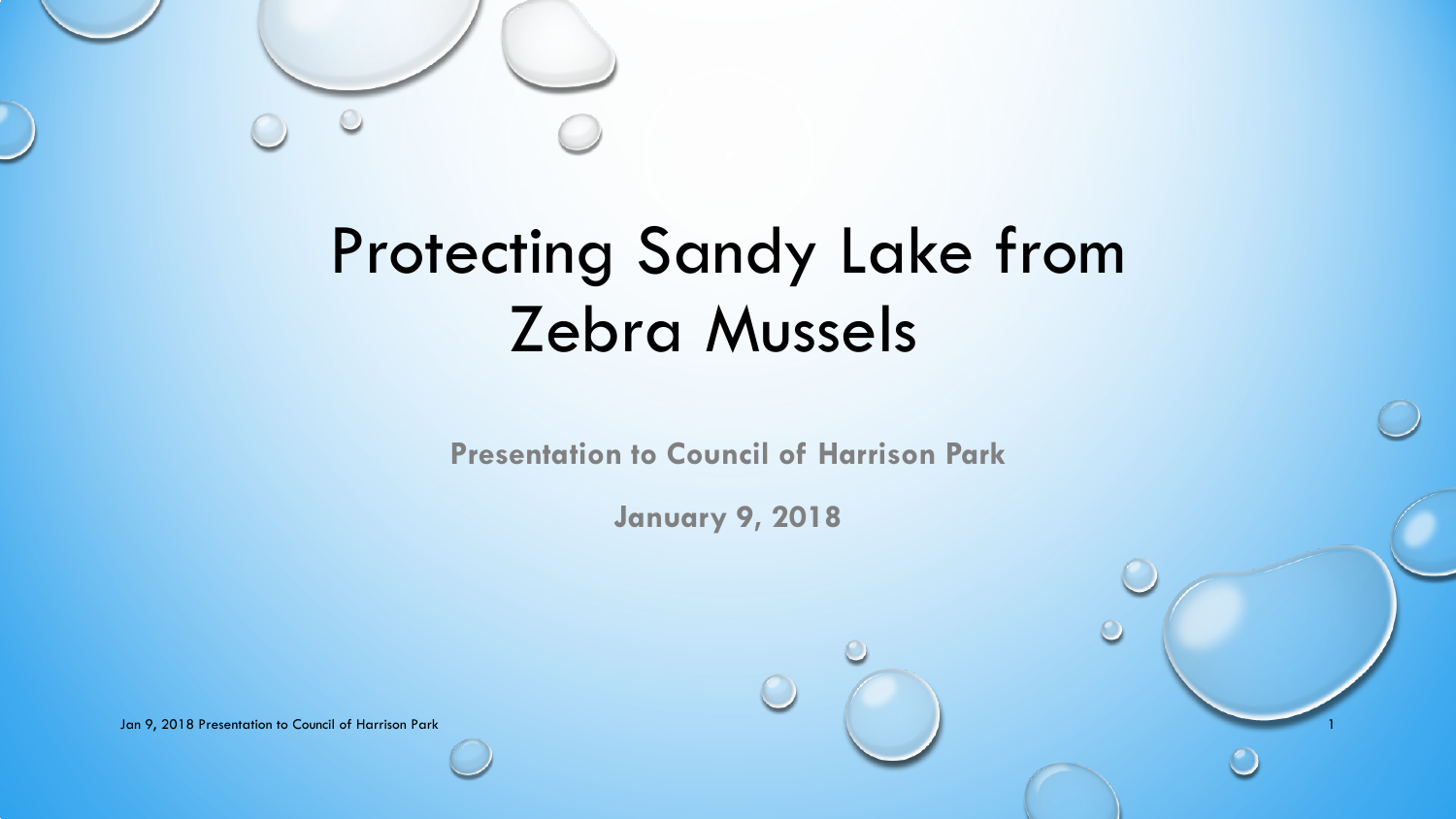#### **Sustainability of Sandy Lake**

- Sandy Lake is one of the two remaining commercial centres in the RM of Harrison Park
- The economy and sustainability of Sandy Lake is based on tourism attracted by the lake:
	- day-use tourists
	- cottagers
- Zebra mussels pose a unique significant threat to the sustainability of Sandy Lake as a commercial centre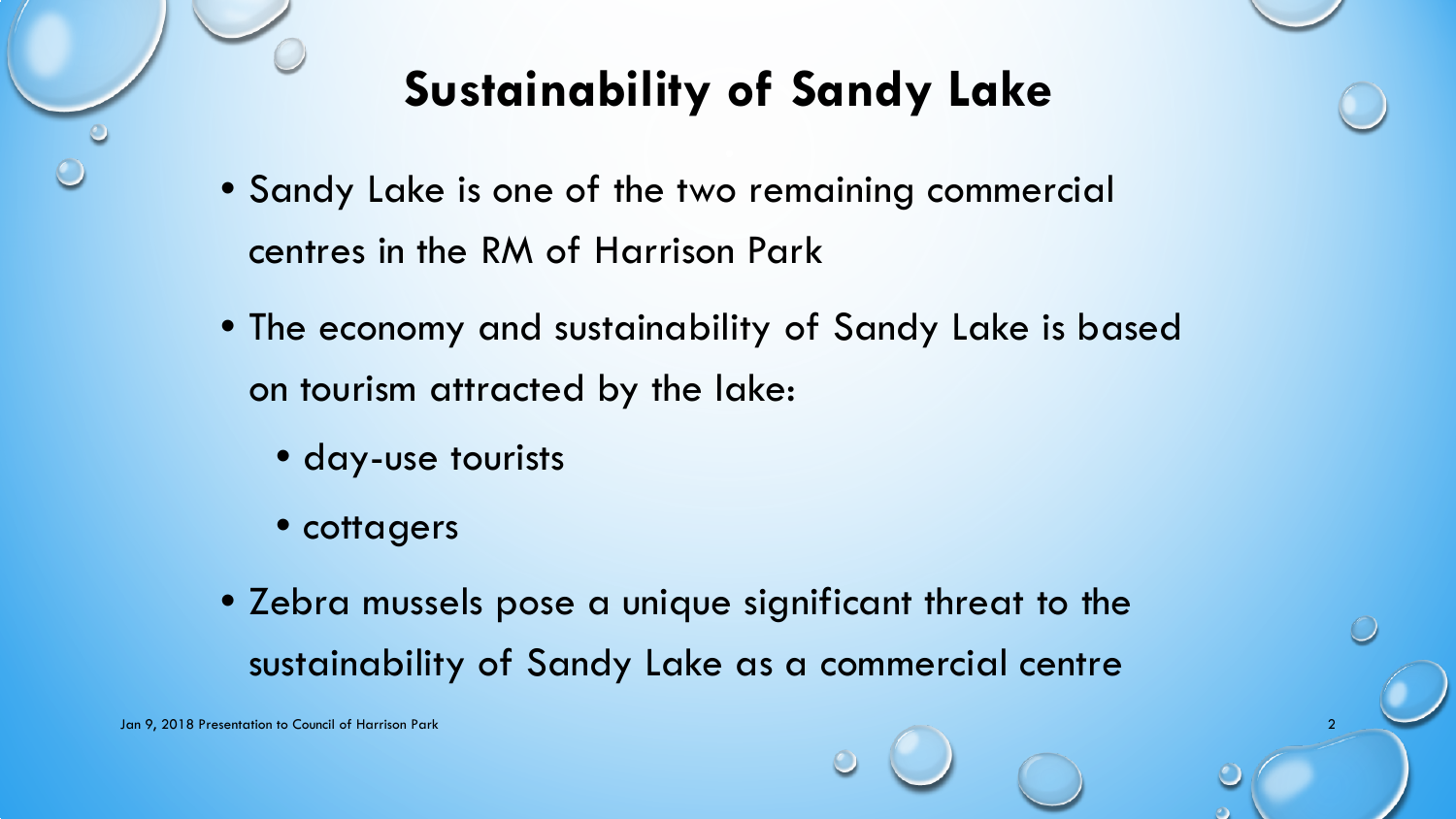**What are the Threats to Sandy Lake as a Commercial Centre?**

A zebra mussel invasion of Sandy Lake would cause a long-term degradation of the economy of Sandy Lake starting with the immediate closure of the Lake by the Province.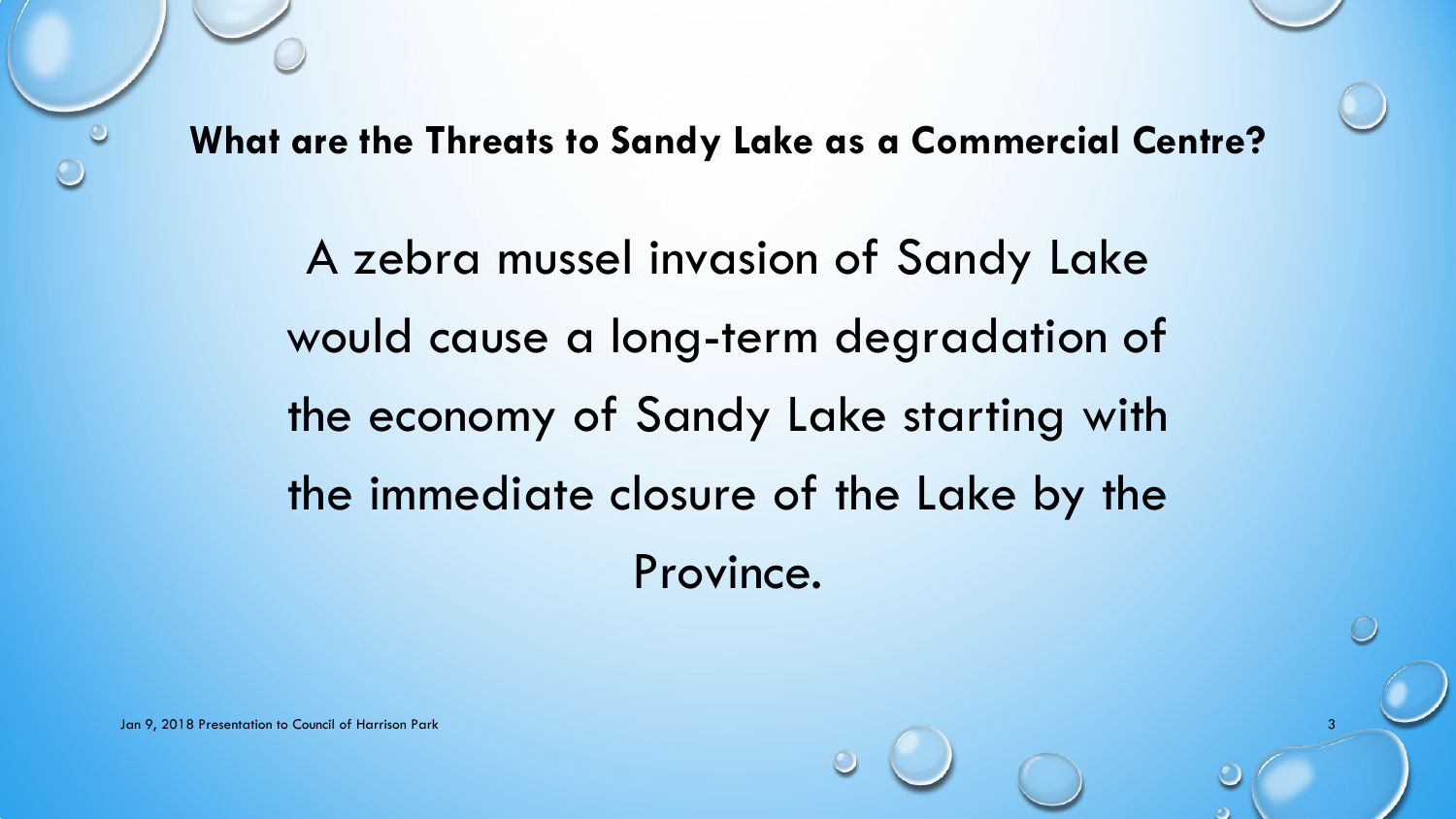#### Examples of Lake Closures Due to Zebra Mussels

- Singush Lake was closed to day-use boaters by the Province after a single suspect sample of zebra mussels was collected from a substrate sampler placed in Singush Lake during the 2016 open water season.
- Whirlpool Lake was closed by Parks Canada in December 2017 after DNA evidence of zebra mussels was found in water samples taken this summer and fall.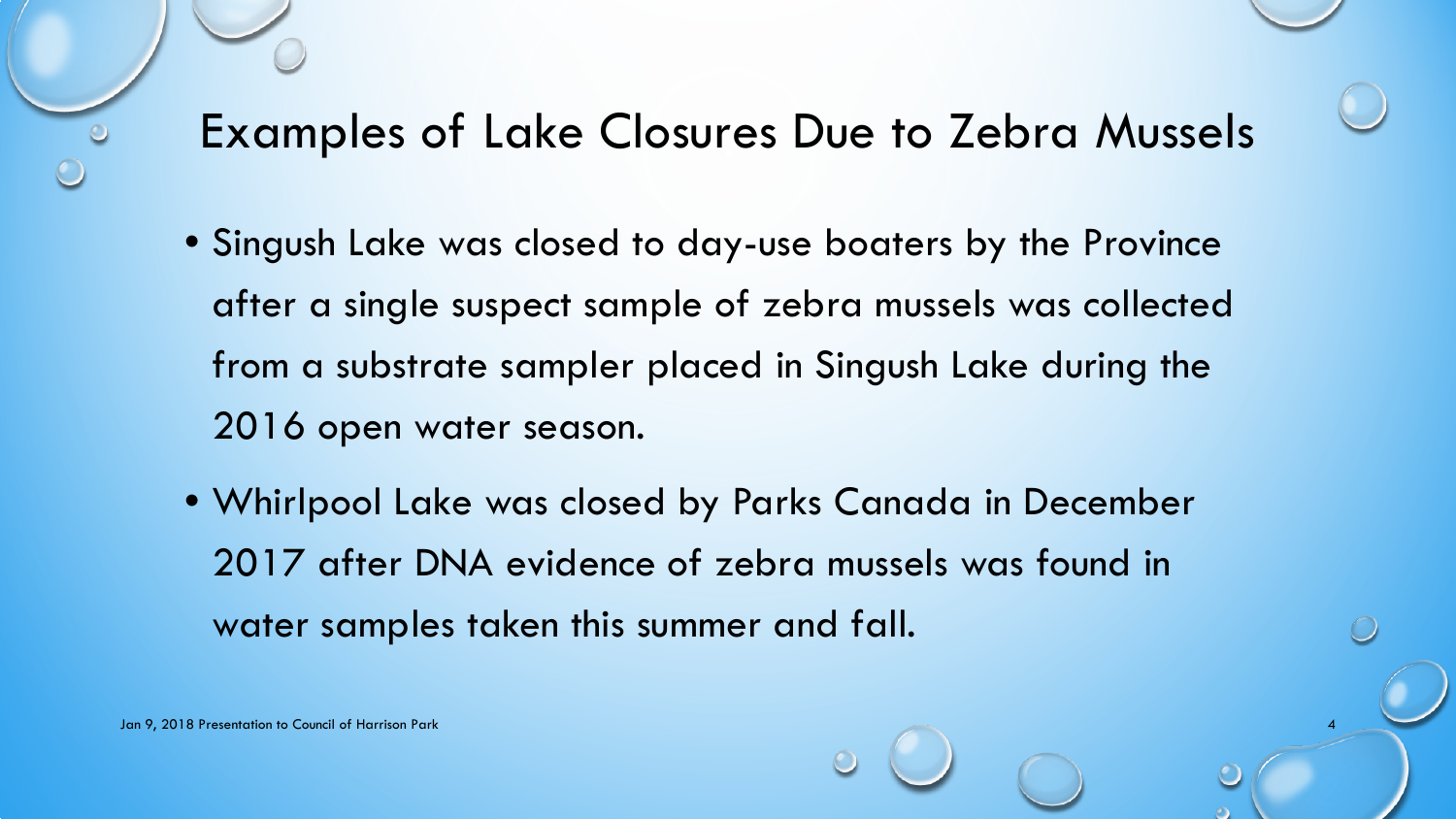

If the Province closes the lake to day-use boaters:

- The media would be all over this and Sandy Lake would receive a lot of bad publicity.
- Campground owners and other local businesses would see fewer visitors and their bottom line would be instantly impacted.

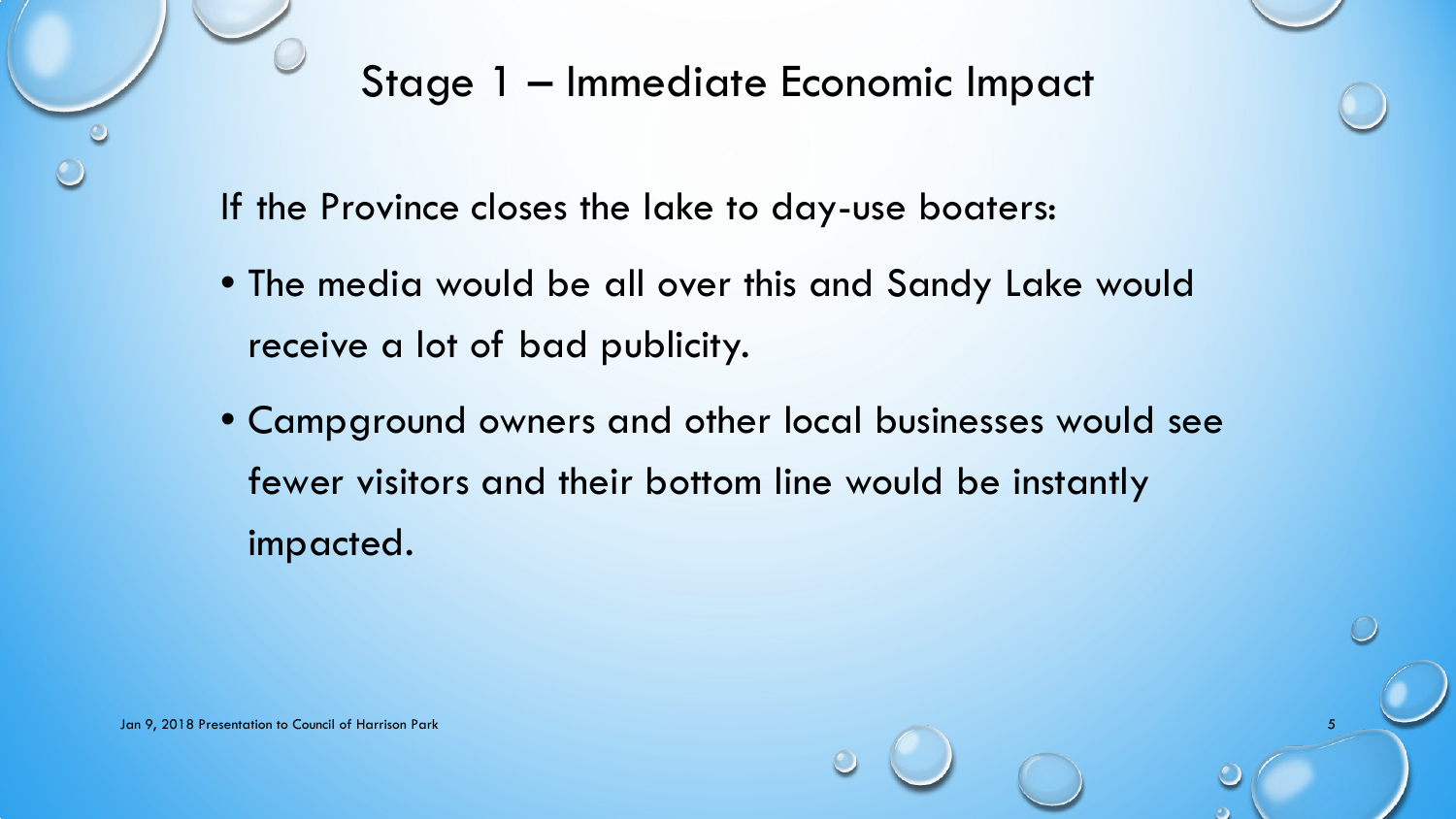#### Stage 2 – Progressive Economic Impact

There would be a progressive degradation scenario for property owners:

- Reduced quality of **sports fishing**
- Increased blooms of **toxic blue-green algae**
- Increased growth of aquatic vegetation poses a **challenge to fishers and motor boats operators**
- Smelly, **decaying zebra mussels** fouling the lakeshores
- Sharp zebra mussel shells in the shallows and on beaches that **pose a hazard to swimmers**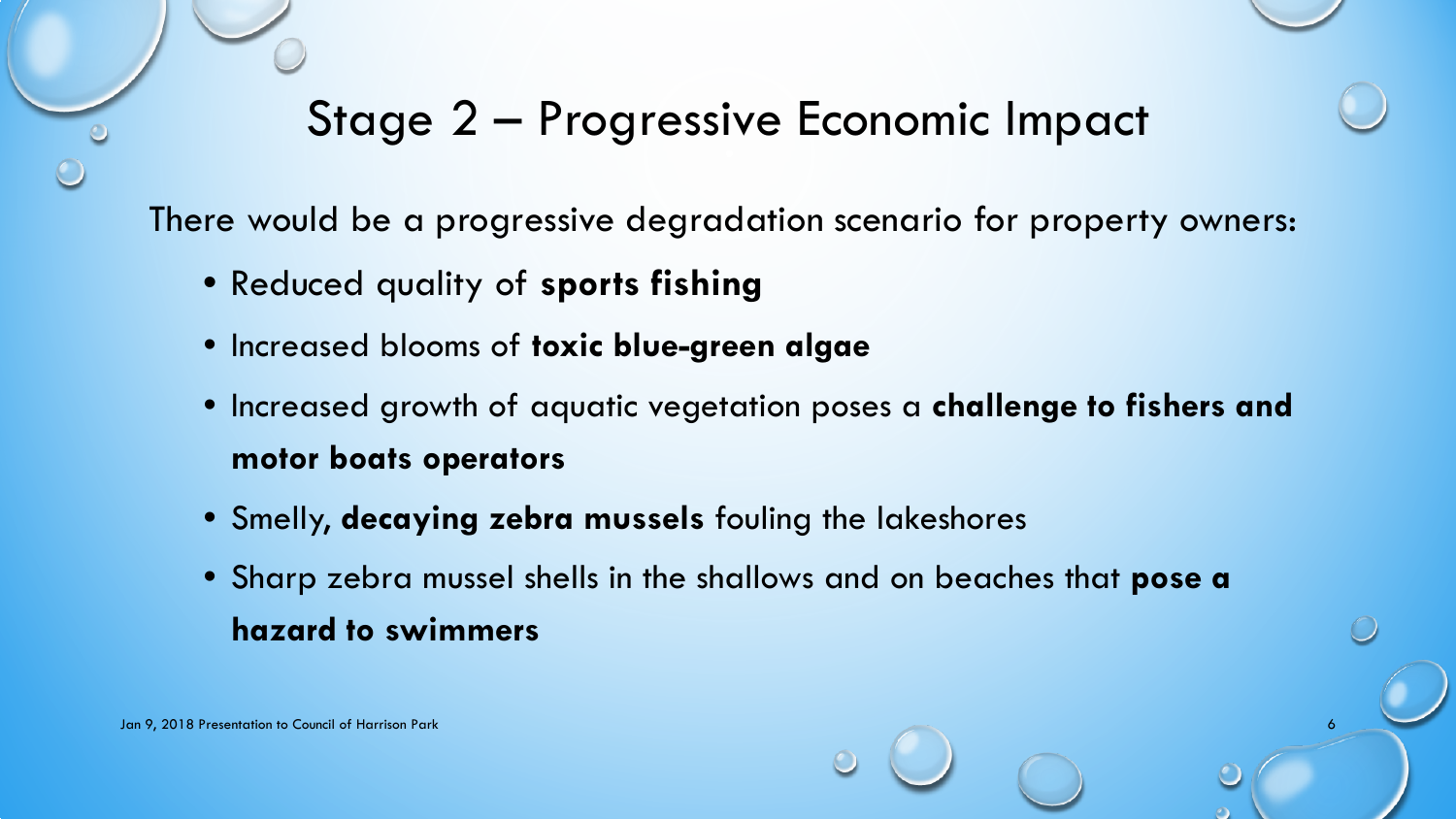#### Stage 2 – Progressive Economic Impact

There would be a progressive degradation scenario for property owners:

- Increased annual costly and labour intensive maintenance:
	- Cooling systems of boat motors that become clogged,
	- Docks, boats and boatlifts that become encrusted,
	- Pumps and water systems that draw water from the lake.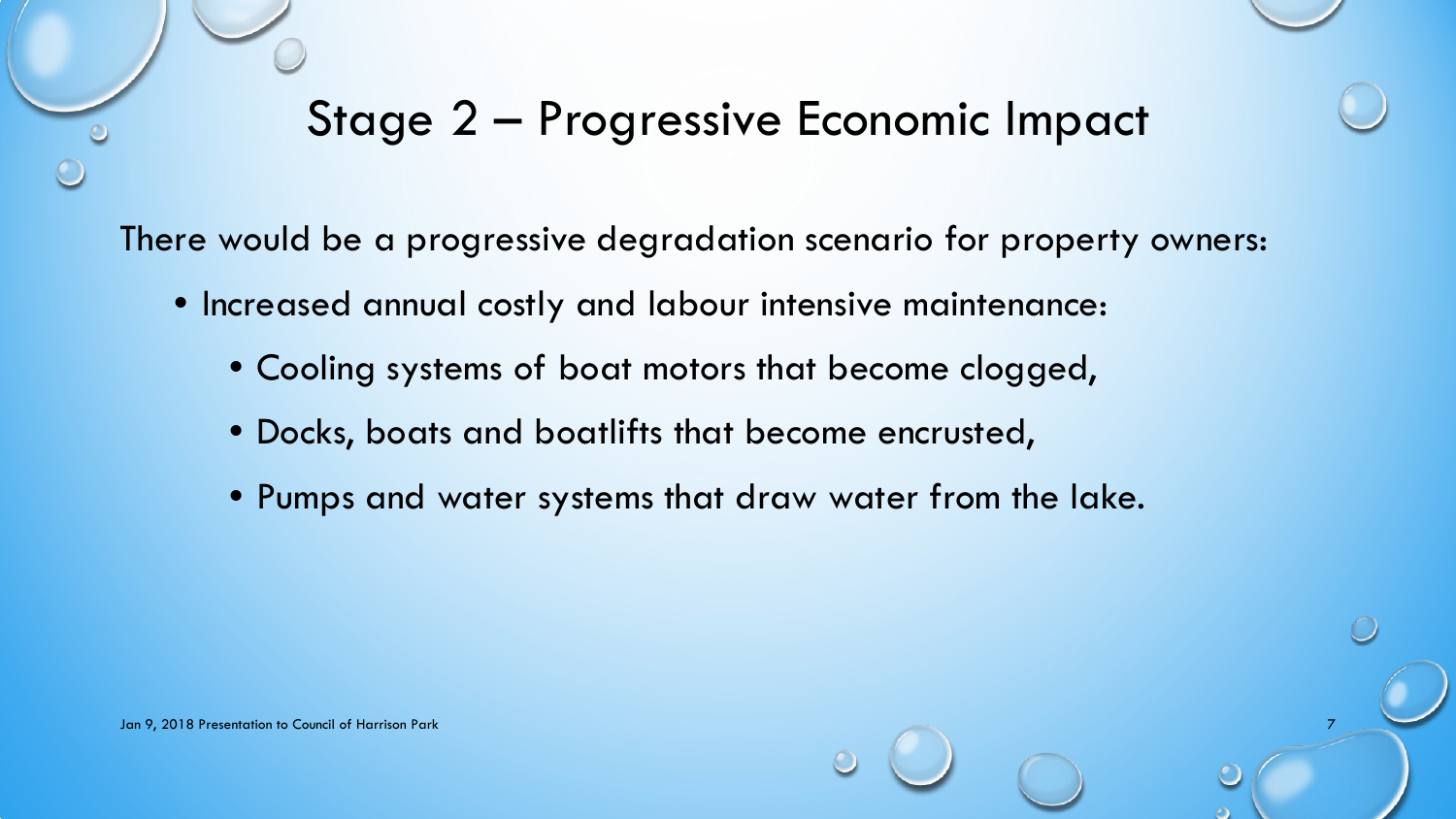#### One season in the water at Gimli

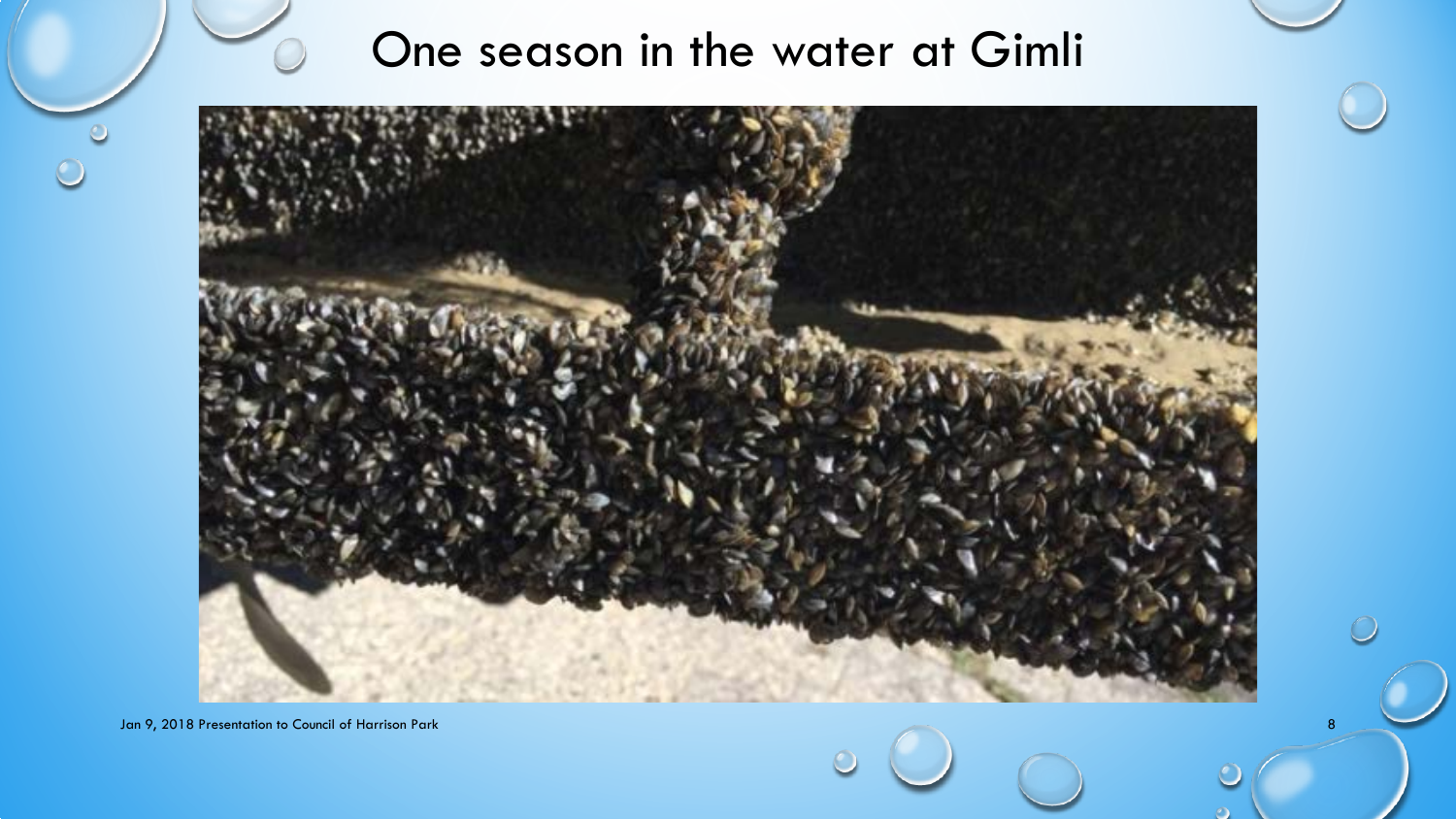



These impacts of zebra mussels on Sandy Lake would make it less desirable

for cottage owners to spend time at the lake.

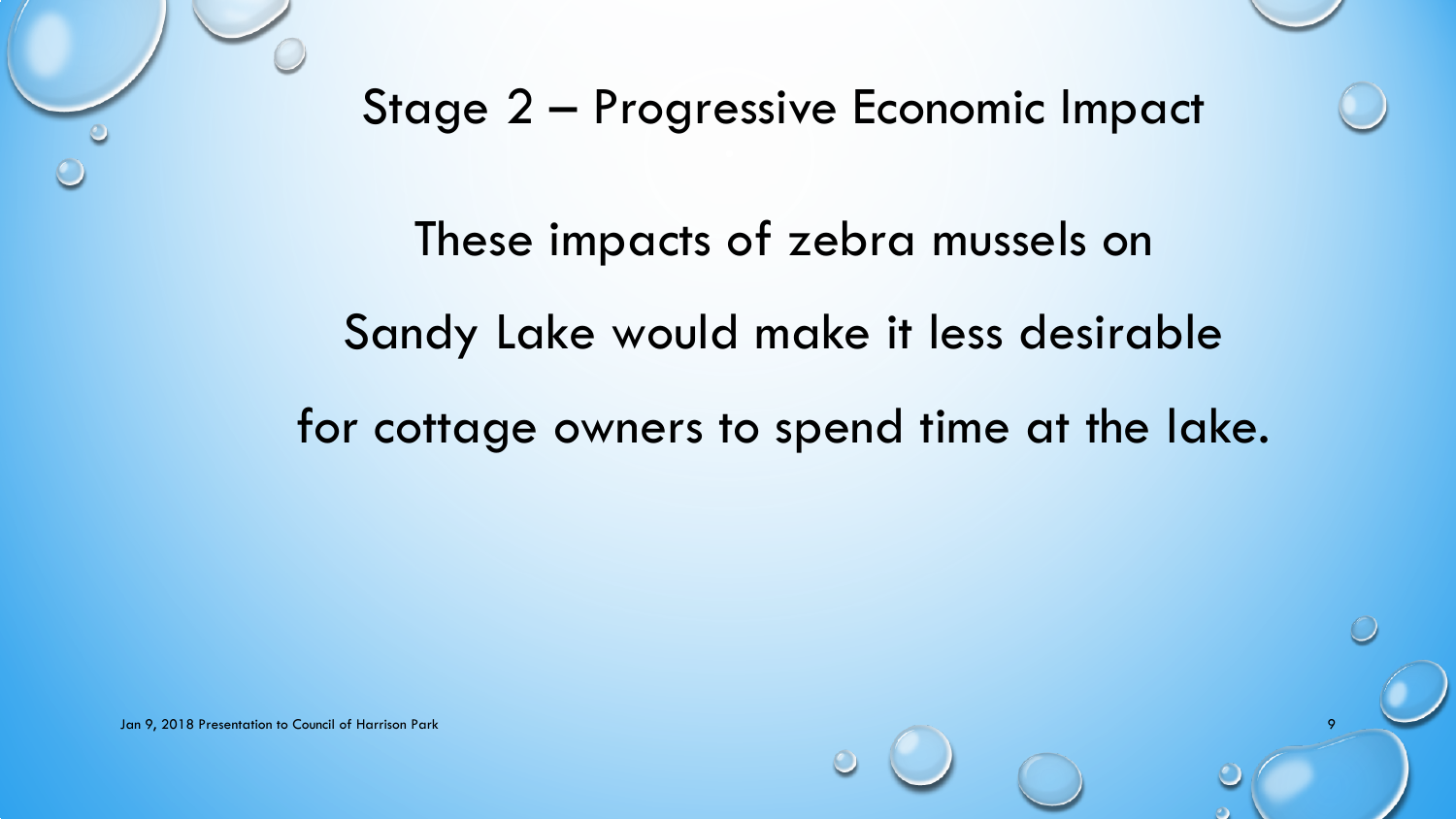#### Stage 2 – Progressive Economic Impact

Reduced days of cottagers at the lake will result in:

- Reduced local shopping and potential business closures
- Reduced goods & services for the community and local rural area
- Eventual de-population of the community
- Reduced cottage property values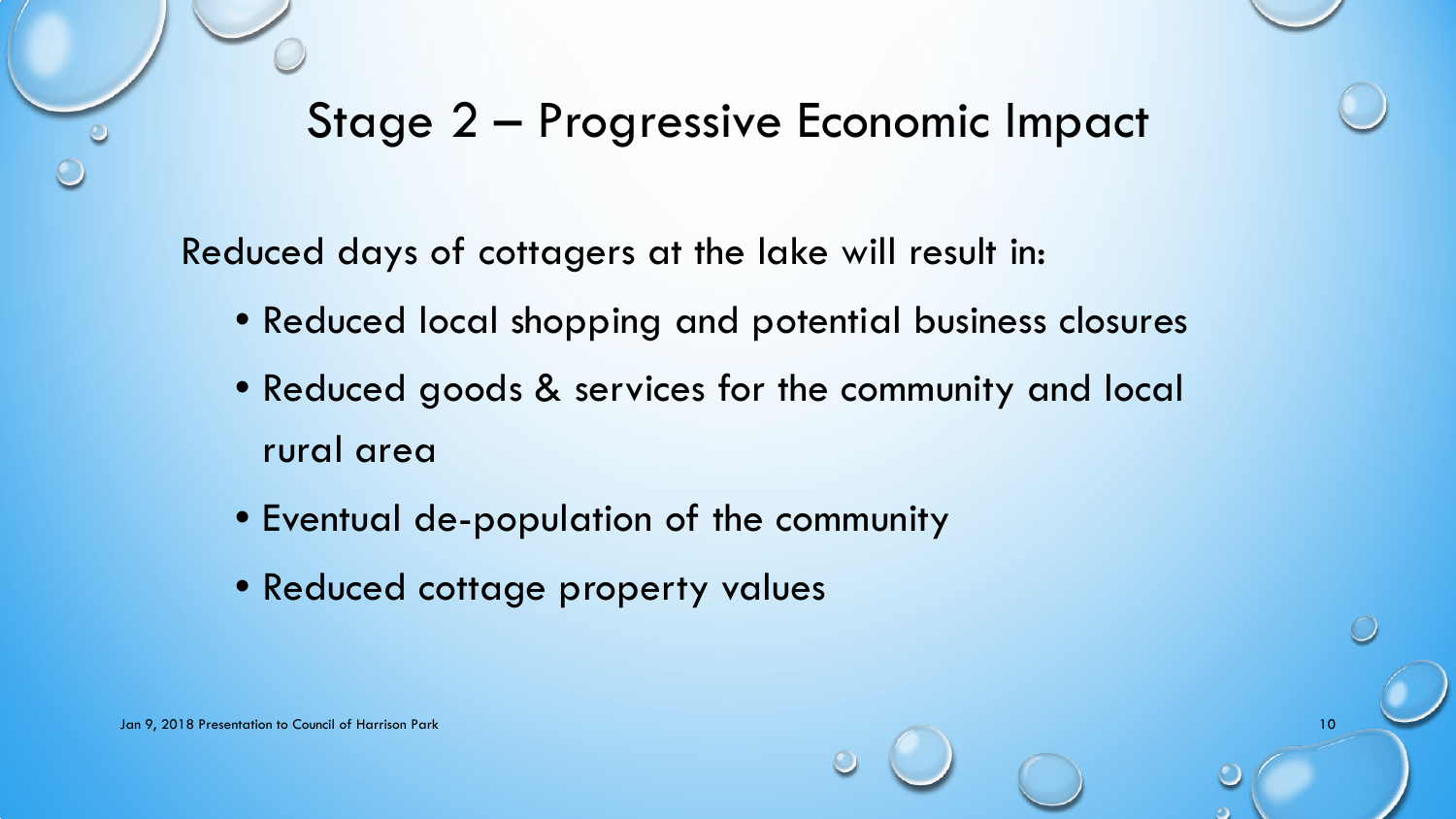

#### **Impact on Municipality**

- Reduced tax base and
- Eventually, maintenance costs to unclog:
	- Storm drain pipes and
	- Sewer pipes

#### **(If remaining tax base warrants it)**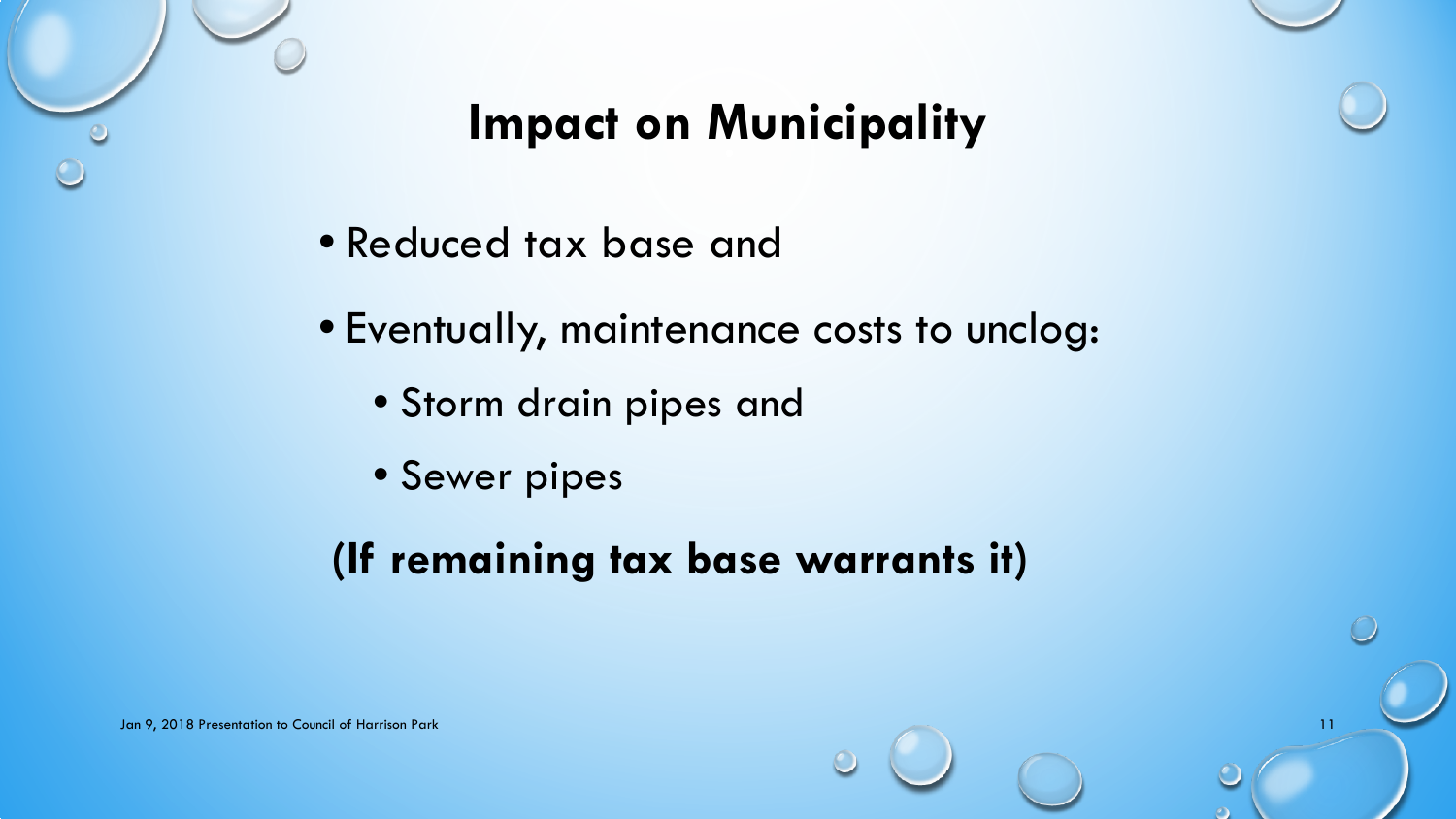



#### If Sandy Lake Became Invaded by Zebra Mussels

An infestation of zebra mussels in Sandy Lake would be:

- Not only, **ecologically destructive**, but
- **Economically devastating**, and
- Would **last forever**.

#### **We need to act now**

while we have a chance of getting ahead of it.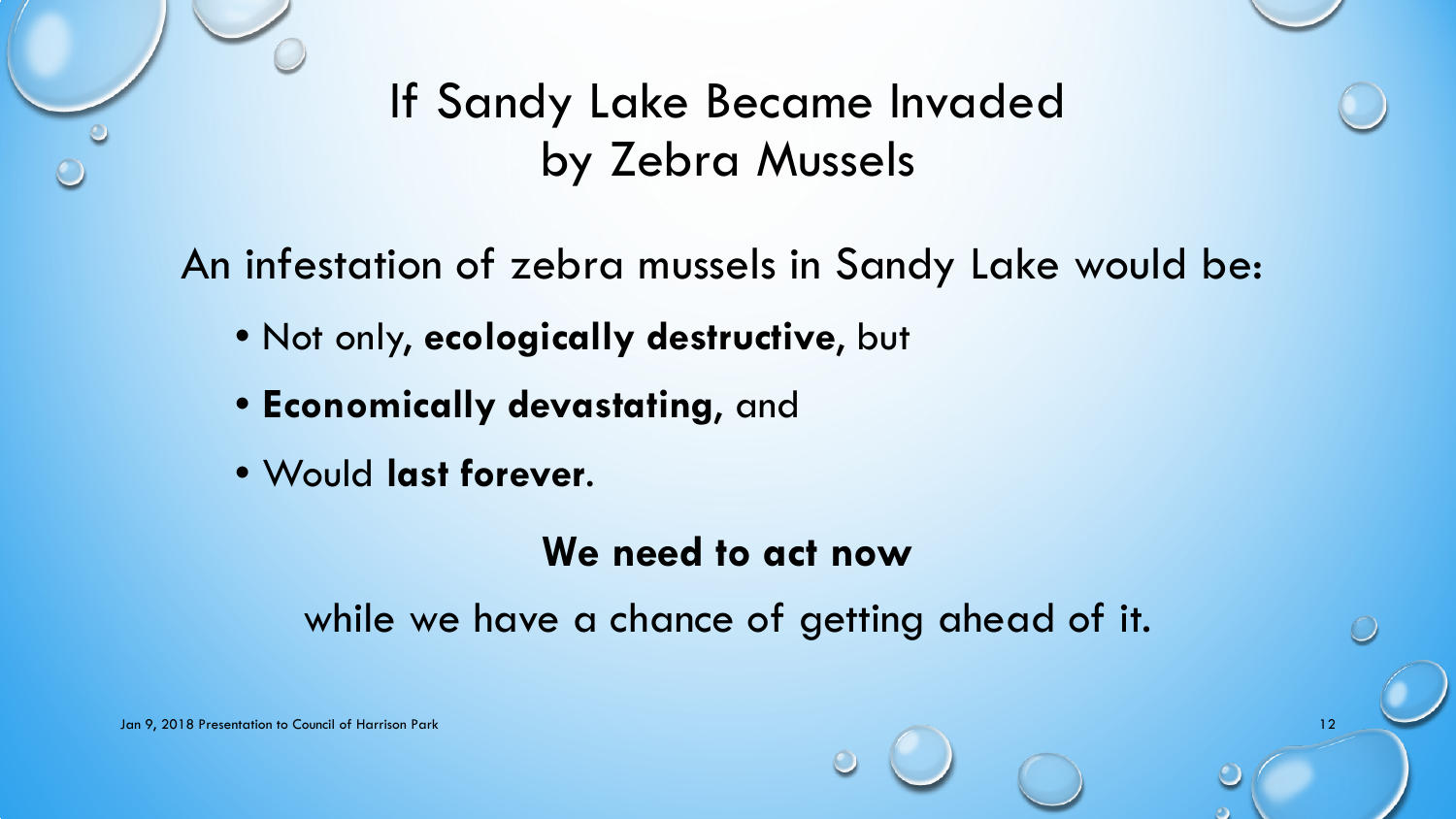#### Council Resolution Passed December 12, 2017

#### **Motion 301/2017: Lloyde Ewashko – Craig Atkinson**

**WHEREAS** Administration has begun to prepare a special service area plan for aquatic invasive species, specifically for the properties in and around Sandy Lake;

**AND WHEREAS** council has reviewed the information prepared to date;

**THEREFORE BE IT RESOLVED THAT** The special service area plan for the aquatic invasive species, specifically for the properties in and around Sandy Lake, be tabled until such time as the Province of Manitoba commits to an effective AIS prevention strategy for western Manitoba.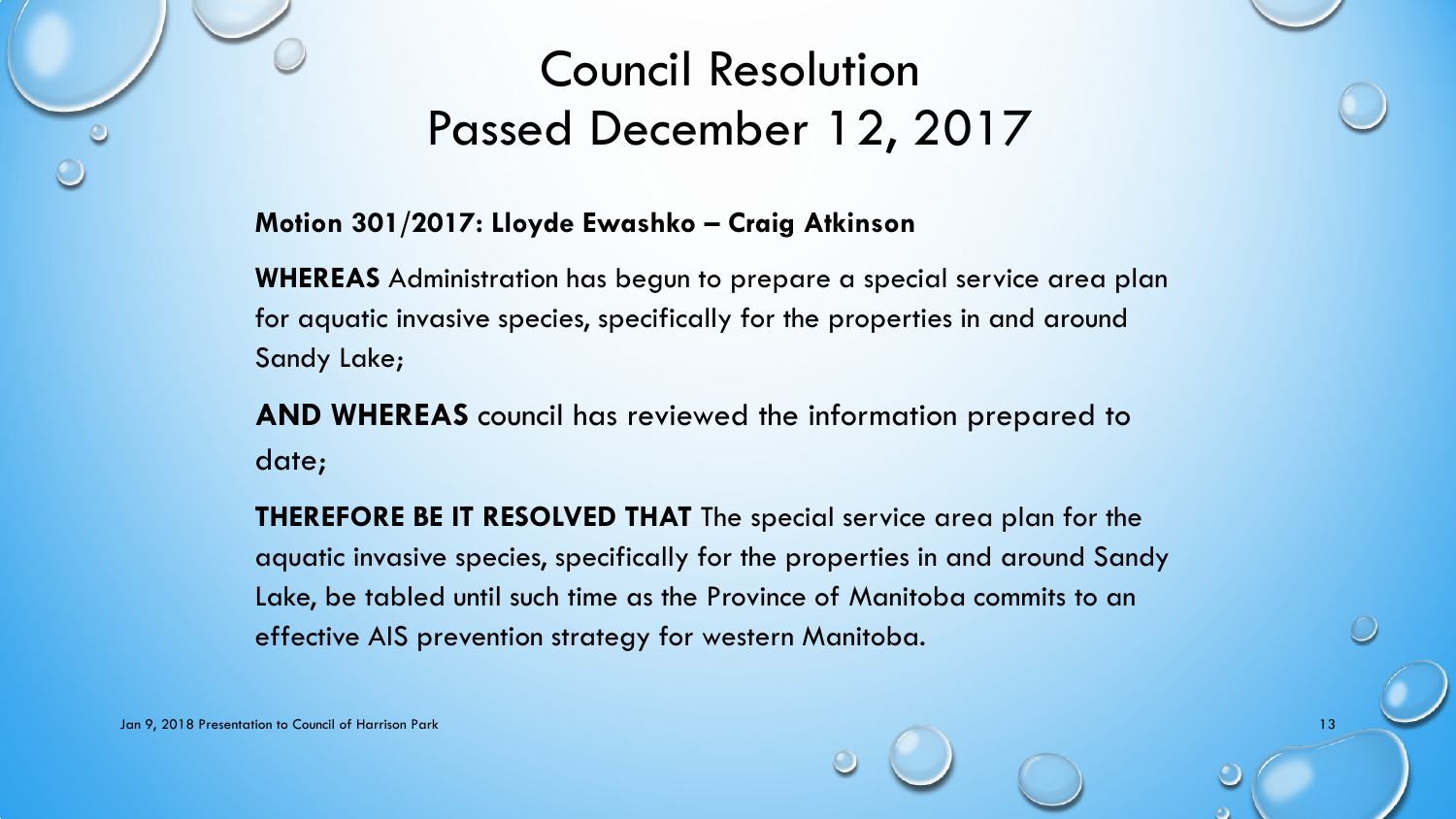#### The Province **Will NOT Protect an Individual Lake**



but

# the community of Sandy Lake can significantly further reduce the risk.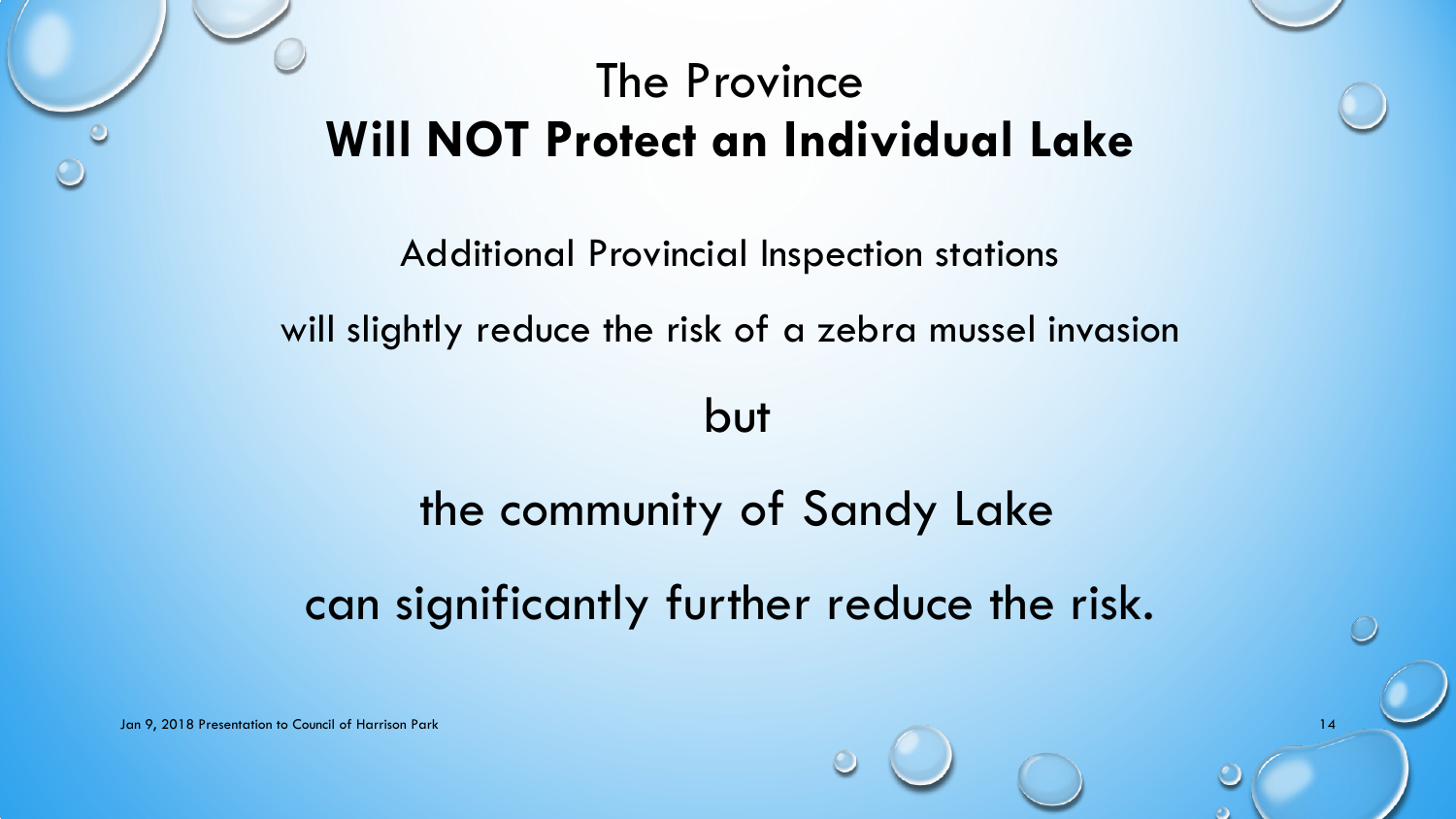### Allow the Residents of Sandy Lake Protect Their Economy!

Friends of Sandy Lake are requesting that Council re-consider the motion of December 12, 2017 to table the "special services area plan for aquatic invasive species" and proceed with implementing this plan that would:

- 1. Setup an inspection station at the main dock to be operational by the May 2018 long weekend.
- 2. Close or restrict access to all other public boat launches at Sandy Lake.
- 3. Setup lockable gates to prevent boats from launching without being inspected.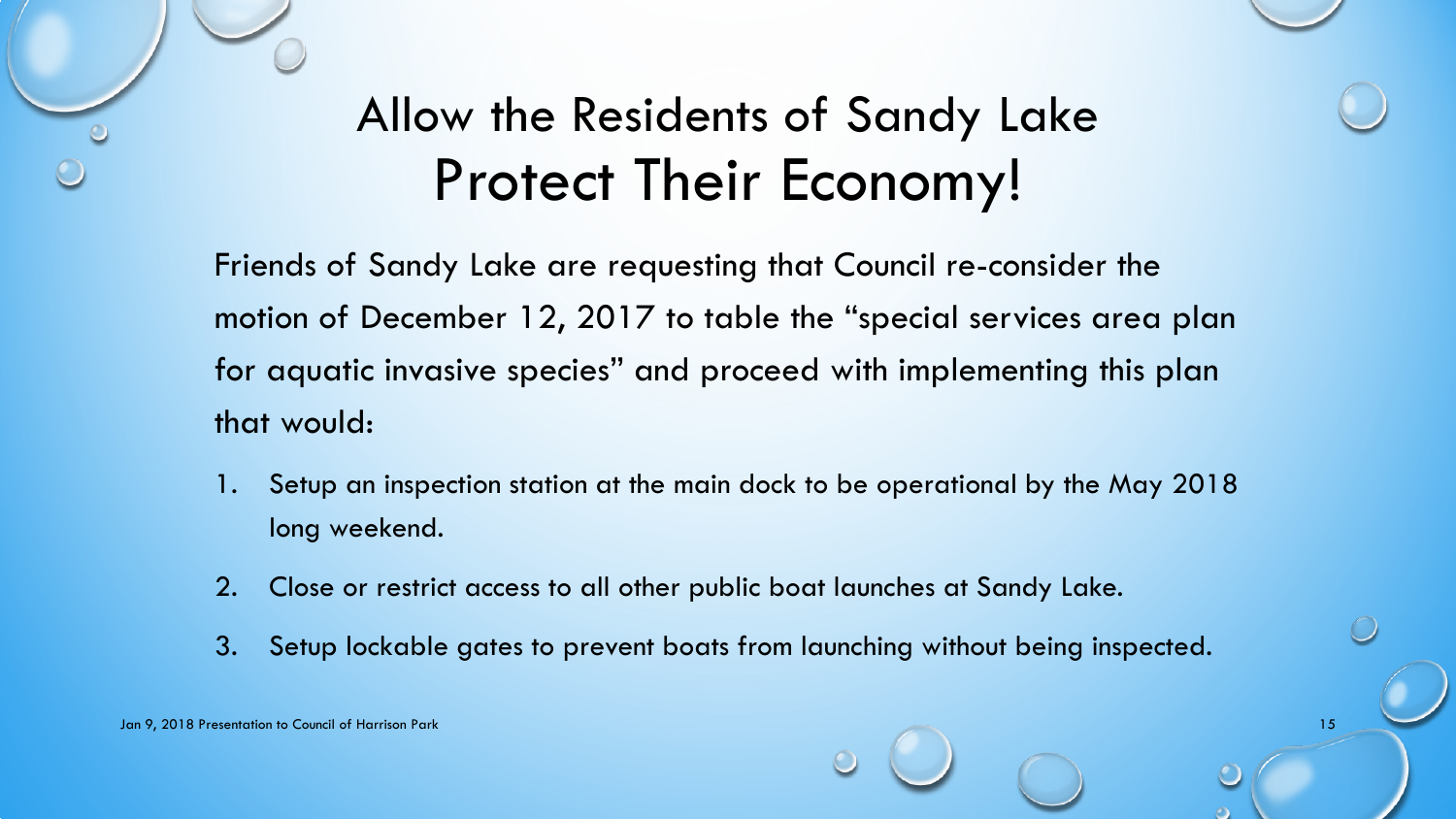# Allow the Residents of Sandy Lake Protect Their Economy! Considering the potential economic impact on the community of Sandy Lake, the community should be allowed to determine if they want to

implement additional protective measures.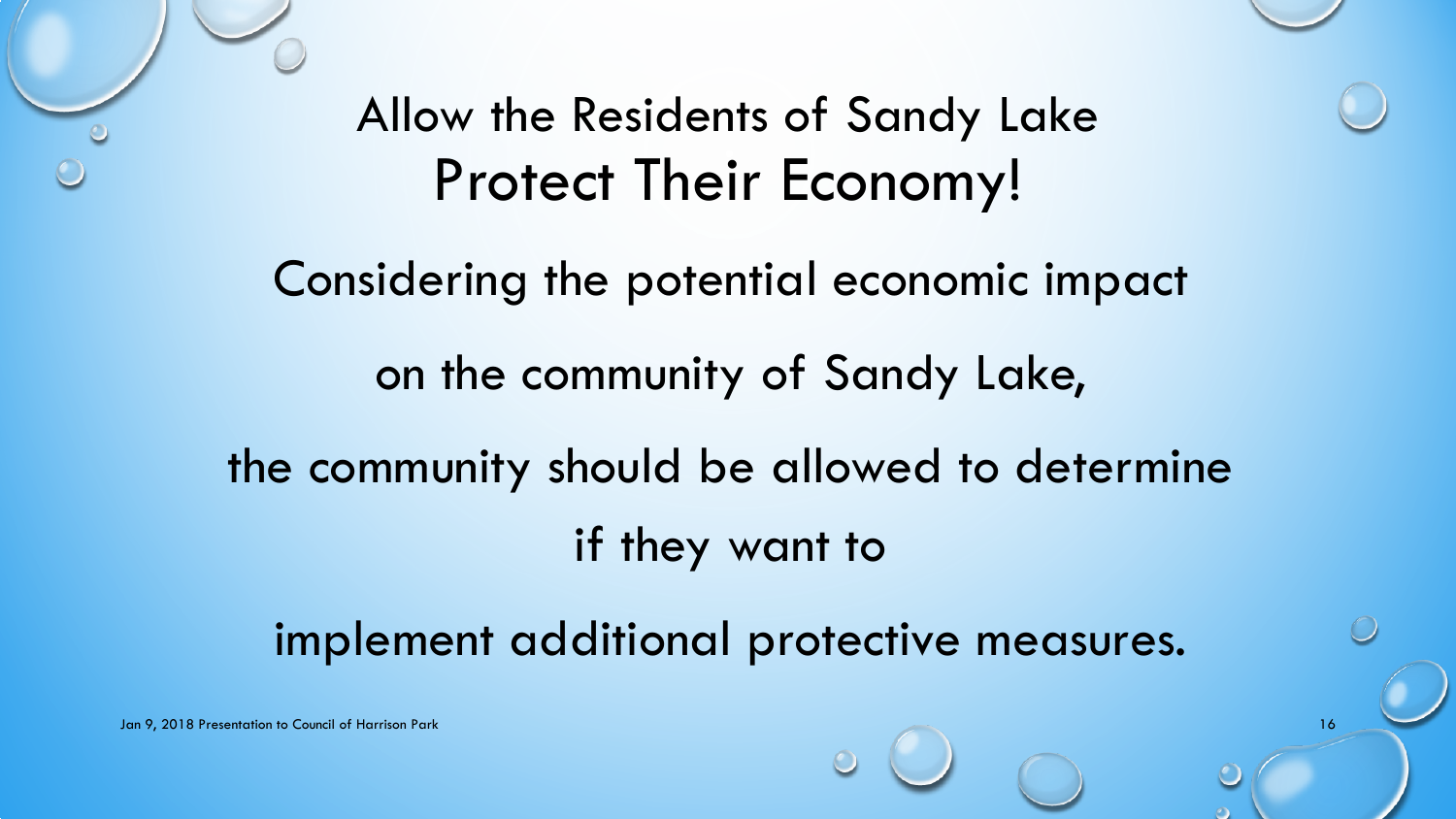

We have to act now, well before the open water season begins.

It is essential to:

- 1. Increase the awareness of the zebra mussel threat and
- 2. Raise money for startup costs of an Inspection Station at Sandy Lake.

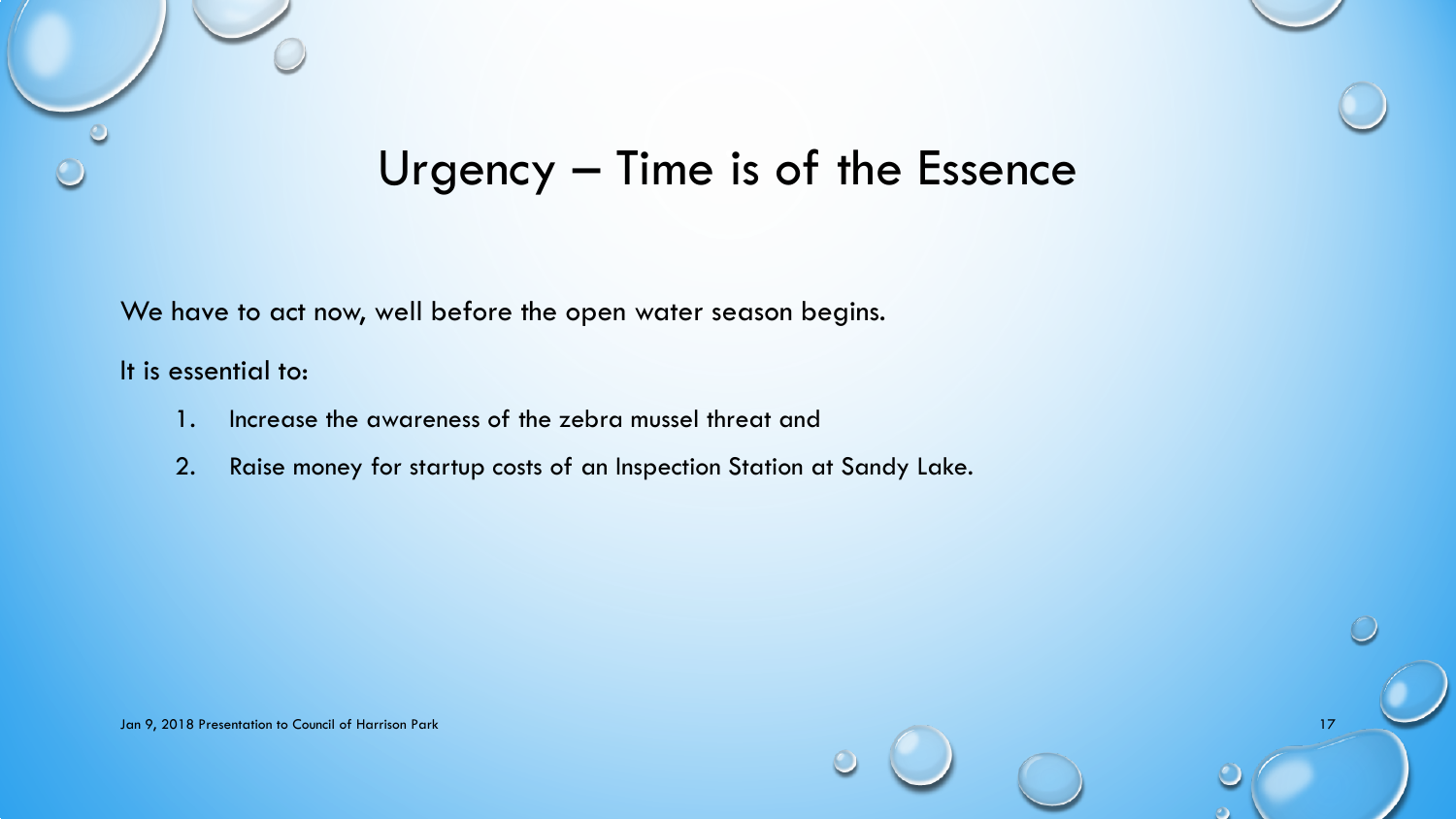#### Please Help Us

- We need the Municipality to:
	- Immediately proceed with the Special Service Area Plan for aquatic invasive species (AIS) **without waiting for** the Province to commit to "an effective AIS prevention strategy for Western Manitoba".
	- Accept donations towards protecting Sandy Lake from aquatic invasive species and providing donors a tax deductible receipt.
	- Work jointly with Friends of Sandy Lake, Riding Mountain Biosphere Reserve and the Province to increase public awareness of AIS within the municipality for example; Printing and distributing AIS awareness literature.
	- Paying for and installing updated signage at boat launches within the municipality.